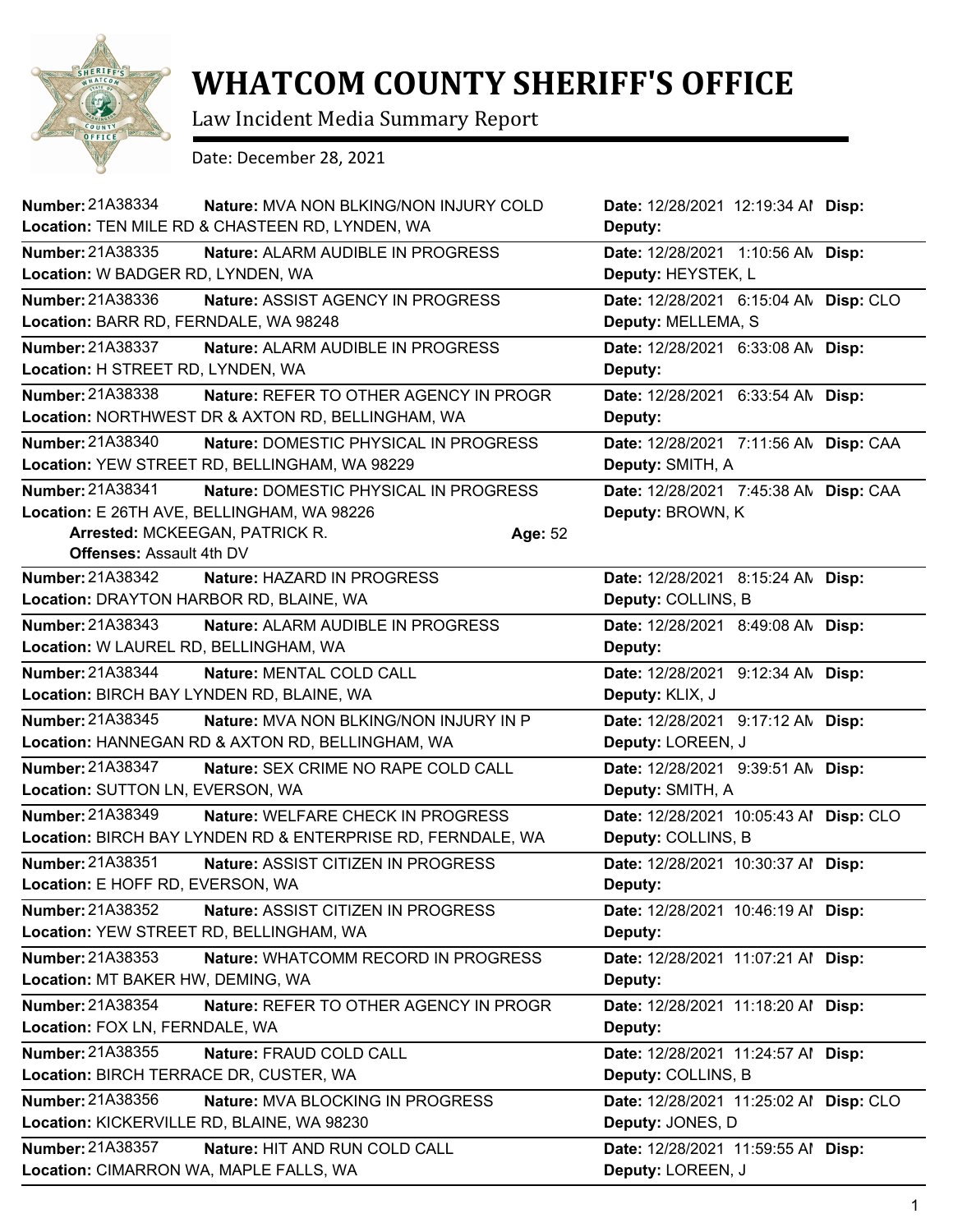| Number: 21A38358<br><b>Nature: WATCH FOR IN PROGRESS</b>          | Date: 12/28/2021 12:02:28 PI Disp:    |
|-------------------------------------------------------------------|---------------------------------------|
| Location: GRANDVIEW RD, FERNDALE, WA                              | Deputy:                               |
| <b>Number: 21A38359</b><br>Nature: REQUEST FOR LAW ENFORCEMENT    | Date: 12/28/2021 12:15:54 PI Disp:    |
| Location: WELLINGTON RD, POINT ROBERTS, WA                        | Deputy:                               |
| Number: 21A38360<br>Nature: ALARM AUDIBLE IN PROGRESS             | Date: 12/28/2021 12:25:13 PI Disp:    |
| Location: HANNEGAN RD, BELLINGHAM, WA                             | Deputy: LOREEN, J                     |
| Number: 21A38362<br><b>Nature: Not available.</b>                 | Date: 12/28/2021 1:27:31 PM Disp:     |
| Location: HILLARD RD, DEMING, WA                                  | Deputy:                               |
| Number: 21A38363<br>Nature: MVA NON BLKING/NON INJURY IN P        | Date: 12/28/2021 1:38:38 PM Disp: INF |
| Location: WOODLAND RD, FERNDALE, WA 98248                         | Deputy: COLLINS, B                    |
| Number: 21A38364<br>Nature: FOLLOW UP                             | Date: 12/28/2021 1:56:13 PM Disp:     |
| Location:                                                         | Deputy: POLINDER, C                   |
| Number: 21A38365<br><b>Nature: MENTAL IN PROGRESS</b>             | Date: 12/28/2021 2:02:38 PM Disp:     |
| Location: AGATE HEIGHTS RD, BELLINGHAM, WA                        | Deputy: KLIX, J                       |
| Number: 21A38366<br>Nature: MVA NON BLKING/NON INJURY IN P        | Date: 12/28/2021 2:12:31 PM Disp:     |
| Location: HANNEGAN RD, EVERSON, WA                                | Deputy: SMITH, A                      |
| <b>Number: 21A38368</b><br>Nature: SEX CRIME NO RAPE COLD CALL    | Date: 12/28/2021 2:17:07 PN Disp: ACT |
| Location: TRUCK RD, DEMING, WA 98244                              | Deputy: POLINDER, C                   |
| Number: 21A38371<br>Nature: DOMESTIC VERBAL IN PROGRESS           | Date: 12/28/2021 2:29:23 PN Disp: CLO |
| Location: DEEMER RD & E KELLOGG RD, BELLINGHAM, WA 98226          | Deputy: MELLEMA, S                    |
| Number: 21A38372<br>Nature: ESCAPE COLD CALL                      | Date: 12/28/2021 2:29:02 PN Disp: CLO |
| Location: SQUALICUM PKWY, BELLINGHAM, WA 98225                    | Deputy: MELLEMA, S                    |
| Number: 21A38373<br><b>Nature: MVA NON BLKING/NON INJURY IN P</b> | Date: 12/28/2021 2:28:18 PM Disp:     |
| Location: SLATER RD & HAXTON WA, FERNDALE, WA                     | Deputy:                               |
|                                                                   | Date: 12/28/2021 2:36:31 PM Disp: CLO |
| Number: 21A38376<br>Nature: MENTAL IN PROGRESS                    |                                       |
| Location: ELMWOOD DR, BLAINE, WA 98230                            | Deputy: JONES, D                      |
| Number: 21A38377<br>Nature: WATCH FOR IN PROGRESS                 | Date: 12/28/2021 2:37:31 PM Disp:     |
| Location: MARINE DR & BENNETT DR, BELLINGHAM, WA                  | Deputy:                               |
| <b>Number: 21A38378</b><br>Nature: ASSIST CITIZEN IN PROGRESS     | Date: 12/28/2021 2:36:33 PM Disp: CLO |
| Location: BIRCH BAY SQUARE ST, BLAINE, WA 98230                   | Deputy: BAUMAN, L                     |
| Number: 21A38379<br>Nature: WHATCOMM RECORD IN PROGRESS           | Date: 12/28/2021 2:47:12 PM Disp:     |
| Location: BROWN RD, FERNDALE, WA                                  | Deputy:                               |
| Number: 21A38380<br>Nature: SUSPICIOUS CIRCUMSTANCES IN PR        | Date: 12/28/2021 2:47:51 PM Disp: CLO |
| Location: LOOMIS TRAIL RD, CUSTER, WA 98240                       | Deputy: ASSINK, G                     |
| Number: 21A38382<br>Nature: REFER TO WSP IN PROGRESS              | Date: 12/28/2021 3:02:38 PM Disp:     |
| Location: LAWRENCE RD & HOPEWELL RD, EVERSON, WA                  | Deputy:                               |
| Number: 21A38384<br>Nature: ASSIST AGENCY IN PROGRESS             | Date: 12/28/2021 3:22:35 PM Disp:     |
| Location: GRANDVIEW RD, FERNDALE, WA                              | Deputy:                               |
| Number: 21A38385<br>Nature: WATCH FOR IN PROGRESS                 | Date: 12/28/2021 3:27:41 PM Disp:     |
| Location: NB I5 AT & SLATER RD, FERNDALE, WA                      | Deputy:                               |
| Number: 21A38386<br>Nature: SEX CRIME NO RAPE COLD CALL           | Date: 12/28/2021 3:48:43 PM Disp:     |
| Location:                                                         | Deputy:                               |
| Number: 21A38388<br>Nature: TRAFFIC HAZARD IN PROGRESS            | Date: 12/28/2021 4:56:54 PM Disp:     |
| Location: BRITTON RD & ROMA RD, BELLINGHAM, WA                    | Deputy: THOMPSON, J                   |
| Number: 21A38389<br>Nature: TRAFFIC HAZARD IN PROGRESS            | Date: 12/28/2021 4:59:20 PM Disp:     |
| Location: CAIN LAKE RD & SOUTH BAY DR, SEDRO WOOLLEY, WA          | Deputy: THOMPSON, J                   |
| Number: 21A38390<br>Nature: ALARM SILENT IN PROGRESS              | Date: 12/28/2021 5:06:55 PM Disp: CLO |